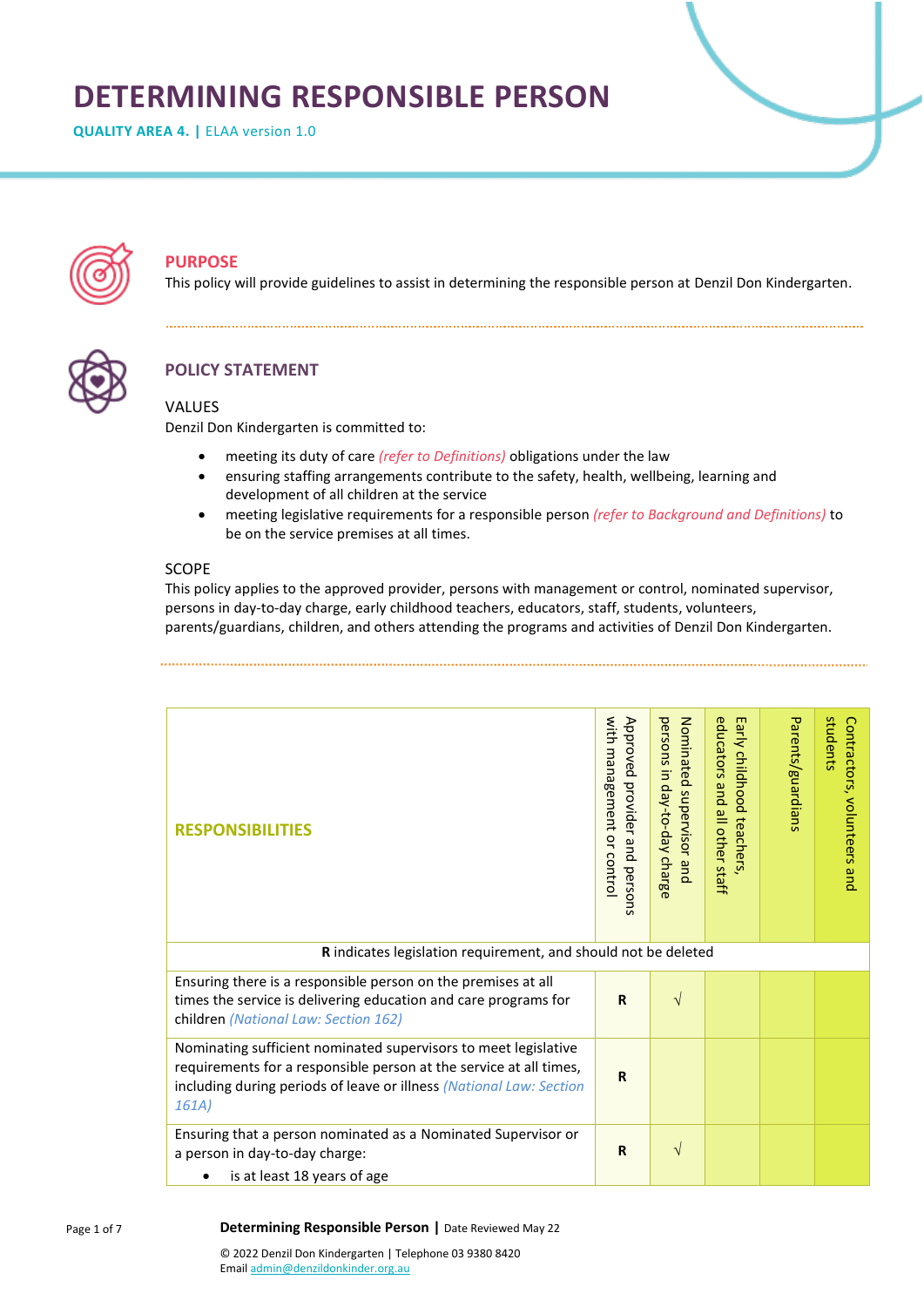| has adequate knowledge and understanding of the<br>$\bullet$<br>provision of education and care to children<br>can effectively supervise and manage an education and<br>care service<br>has not been subject to any decision under the National<br>Law, or any other children's services or education law,<br>to refuse, refuse to renew, suspect, or cancel a licence,<br>approval, registration, certification or other<br>authorisation granted to the person<br>has a history of compliance with the National Law and<br>$\bullet$<br>other relevant laws (Regulations 117C and 117B)                                                                                                           |             |            |           |  |
|-----------------------------------------------------------------------------------------------------------------------------------------------------------------------------------------------------------------------------------------------------------------------------------------------------------------------------------------------------------------------------------------------------------------------------------------------------------------------------------------------------------------------------------------------------------------------------------------------------------------------------------------------------------------------------------------------------|-------------|------------|-----------|--|
| Ensuring that the service does not operate without a Nominated<br>Supervisor(s), and that the Nominated Supervisor(s) has given<br>written consent to be in the role (National Law: Section 161)<br>(Regulation 117A (b))                                                                                                                                                                                                                                                                                                                                                                                                                                                                           | $\mathbf R$ | $\sqrt{}$  |           |  |
| Ensuring that an early childhood teacher/educator gives written<br>consent to be a person in day-to-day charge (Regulation 117A<br>(b))                                                                                                                                                                                                                                                                                                                                                                                                                                                                                                                                                             | $\mathbf R$ | $\sqrt{ }$ | $\sqrt{}$ |  |
| Ensuring that the name of the Nominated Supervisor is displayed<br>prominently at the service (National Law: Section 172)<br>(Regulation 173)                                                                                                                                                                                                                                                                                                                                                                                                                                                                                                                                                       | R           | $\sqrt{ }$ |           |  |
| Ensuring Nominated Supervisor information including name,<br>address, date of birth, evidence of qualifications, approved<br>training, a Working with Children Clearance or teaching<br>registration, and other documentary evidence of fitness to be a<br>nominated supervisor (refer to Staffing Policy) is kept on the staff<br>record (Regulation 146)                                                                                                                                                                                                                                                                                                                                          | R           | $\sqrt{}$  |           |  |
| Notifying the Regulatory Authority if the Nominated Supervisor:<br>has a change of name or contact details (National Law:<br>Section 56, Regulation 35)<br>is no longer employed or engaged by the service<br>has been removed from the role<br>withdraws their consent to the nomination<br>has their Working with Children Clearance or teacher<br>registration suspended or cancelled, or if they are<br>subject to any disciplinary proceedings under the law<br>(applies to Person In Day-to-Day charge as well)<br>is affected by a matter or incident which impacts their<br>$\bullet$<br>ability to meet minimum requirements, and their<br>suitability for the role needs to be reassessed | $\mathbf R$ | V          |           |  |
| Notifying the Approved Provider and the Regulatory Authority<br>within 7 days of any changes to their personal situation,<br>including a change in mailing address, circumstances that affect<br>their status as fit and proper, such as the suspension or<br>cancellation of a Working with Children Clearance or teacher<br>registration, or if they are subject to disciplinary proceedings.                                                                                                                                                                                                                                                                                                     | R           | $\sqrt{}$  |           |  |
| Ensuring that, when the Nominated Supervisor is absent from<br>the premises, an alternative responsible person is on-site<br>(National Law: Section 162)                                                                                                                                                                                                                                                                                                                                                                                                                                                                                                                                            | R           |            |           |  |
| Ensuring that the Nominated Supervisor and person in day-to-<br>day charge have a sound understanding of the role of<br>responsible person (refer to Attachment 1)                                                                                                                                                                                                                                                                                                                                                                                                                                                                                                                                  | $\mathbf R$ |            |           |  |

### Page 2 of 7 **Determining Responsible Person |** Date Reviewed May 22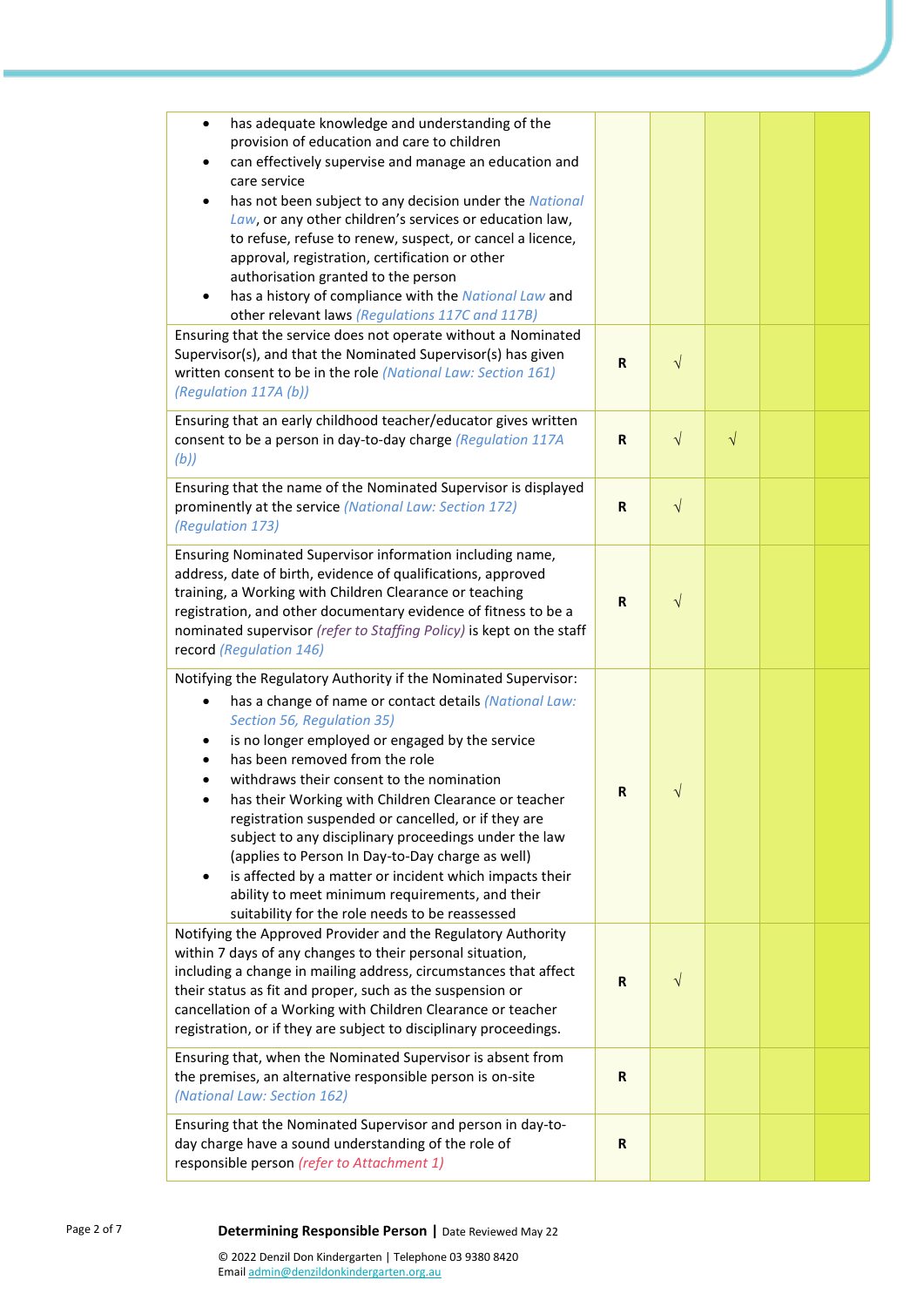| Ensuring that the staff record includes the name of the<br>responsible person at the centre-based service for each time<br>that children are being educated and cared for by the service<br>(Regulation 150)  | R           | $\sqrt{ }$ |  |  |
|---------------------------------------------------------------------------------------------------------------------------------------------------------------------------------------------------------------|-------------|------------|--|--|
| Ensuring that the nominated supervisors and person in day-to-<br>day charge have successfully completed child protection training<br>(refer to Child Safe Environment Policy) (National Law: Section<br>162A) | R           |            |  |  |
| Developing rosters in accordance with the availability of<br>responsible persons, hours of operations and the attendance<br>patterns of children.                                                             | $\mathbf R$ |            |  |  |
| Supporting the approved provider to develop rosters in<br>accordance with the availability of responsible persons, hours of<br>operations and the attendance patterns of children                             |             | V          |  |  |



# **BACKGROUND AND LEGISLATION**

#### BACKGROUND

Under the *Education and Care Services National Law Act 2010*, it is an offence to operate an approved centrebased education and care service unless a responsible person *(refer to Definitions)* is physically in attendance at all times the service is educating and caring for children.

An approved provider must not operate a service unless there is at least one nominated supervisor appointed for that service. The nominated supervisor does not have to be in attendance at the service at all times, but in their absence, a responsible person, such as a person in day-to-day charge must be present at all times.

#### LEGISLATION AND STANDARDS

Relevant legislation and standards include but are not limited to:

- Child Safe Standards
- Education and Care Services National Law Act 2010
- Education and Care Services National Regulations 2011
- National Quality Standard, Quality Area 4: Staffing Arrangements
- National Quality Standard, Quality Area 7: Leadership and Service Management
- Worker Screening Act 2020
- Worker Screening Regulations 2021 (Vic)

The most current amendments to listed legislation can be found at:

- Victorian Legislation Victorian Law Today: [www.legislation.vic.gov.au](http://www.legislation.vic.gov.au/)
- Commonwealth Legislation Federal Register of Legislation: [www.legislation.gov.au](http://www.legislation.gov.au/)



### **DEFINITIONS**

The terms defined in this section relate specifically to this policy. For regularly used terms e.g. Approved Provider, Nominated Supervisor, Notifiable complaints, Serious incidents, Duty of care, etc. refer to the Definitions file of the PolicyWorks catalogue.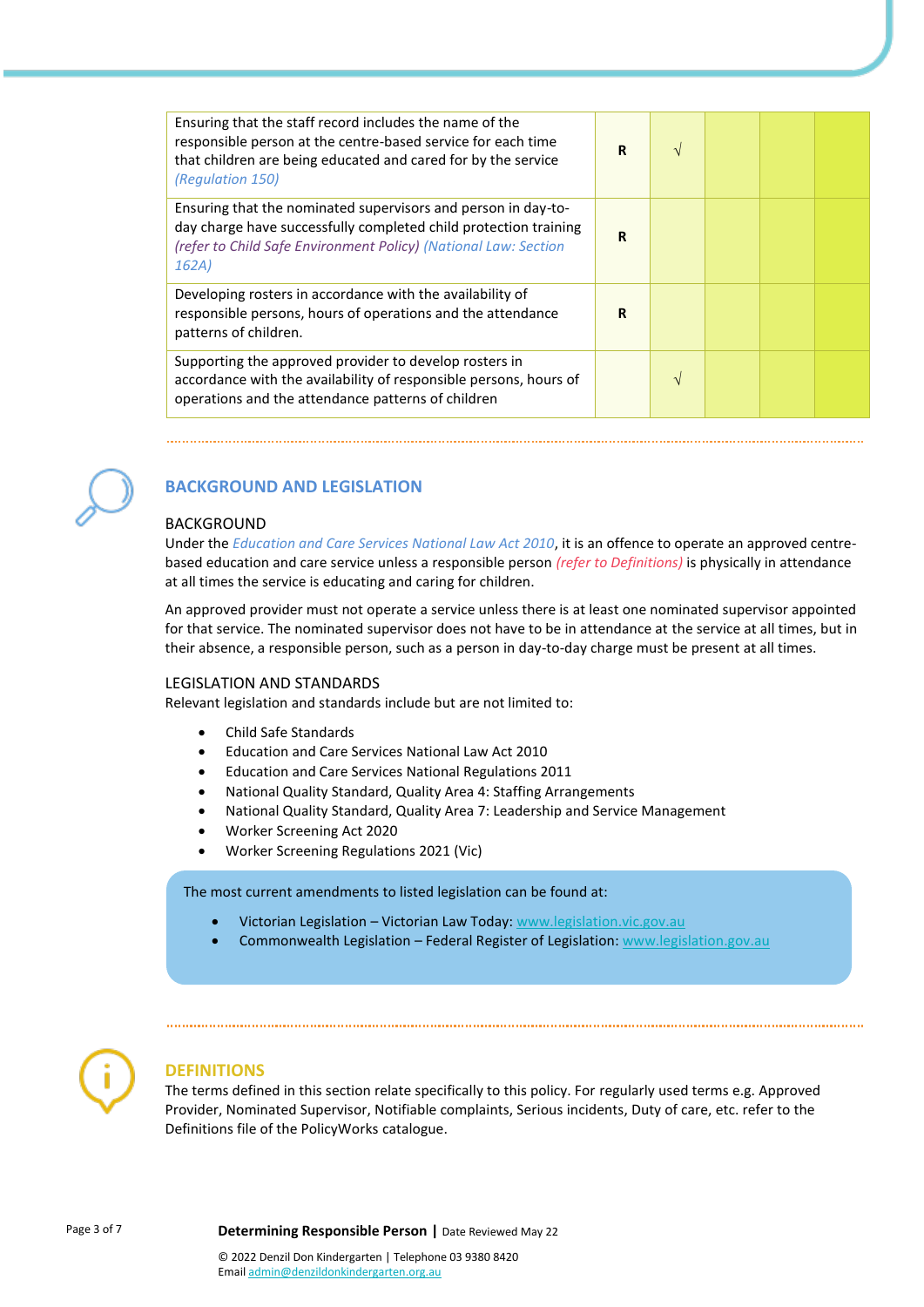**Person in day-to-day charge:** a person who is placed in day-to-day charge of an education and care service by an approved provider or a nominated supervisor; and who has consented to the placement in writing *(Regulation 117A)*

**Person with management or control:** if the approved provider of a service is an eligible association, each member of the association's executive committee is a person with management or control and has the responsibility, alone or with others, for managing the delivery of the education and care service *(National Law: Definitions (b))*.

**Responsible person:** centre-based services must have a responsible person present at all times that the service is delivering education and care. The responsible person is the person in day-to-day charge of the service and can be one of the following:

- the approved provider, if the approved provider is an individual, or in any other case, a person with management or control *(refer to Definitions)* of an education and care service operated by the approved provider
- the nominated supervisor of the service
- a person placed in day-to-day charge of the service. *(National Law, Section 162)*

**Nominated supervisor:** person who has been nominated by the approved provider of the service under *Part 3 of the Act* and who has consented to that nomination in writing can be the nominated supervisor. All services must have a nominated supervisor(s) with responsibility for the service in accordance with the *National Regulations (Section 5 and 161)*

**Working with Children (WWC) Check**: a legal requirement under the *Worker Screening Act 2020* for those undertaking paid or voluntary child-related work in Victoria. The Department of Justice assesses a person's suitability to work with children by examining relevant serious sexual, physical and drug offences in a person's national criminal history and, where appropriate, their professional history.

**Working with Children (WWC) Clearance:** is granted to a person under Worker Screening legislation if:

- they have been assessed as suitable to work with children
- there has been no information that, if the person worked with children, they would pose a risk to those children
- they are not prohibited from attempting to obtain, undertake or remain in child-related employment.



# **SOURCES AND RELATED POLICIES**

### SOURCES

• Australian Children's Education and Care Quality Authority (ACECQA), Information Sheets: [www.acecqa.gov.au](http://www.acecqa.gov.au/)

- Guide to the Education and Care Services National Law and the Education and Care Services National Regulations 2011: [www.acecqa.gov.au](http://www.acecqa.gov.au/)
- *Guide to the National Quality Framework*[: www.acecqa.gov.au](http://www.acecqa.gov.au/)

### RELATED POLICIES

- Child Safe Environment
- Code of Conduct
- Participation of Volunteers and Students
- Privacy and Confidentiality
- **Staffing**
- Supervision of Children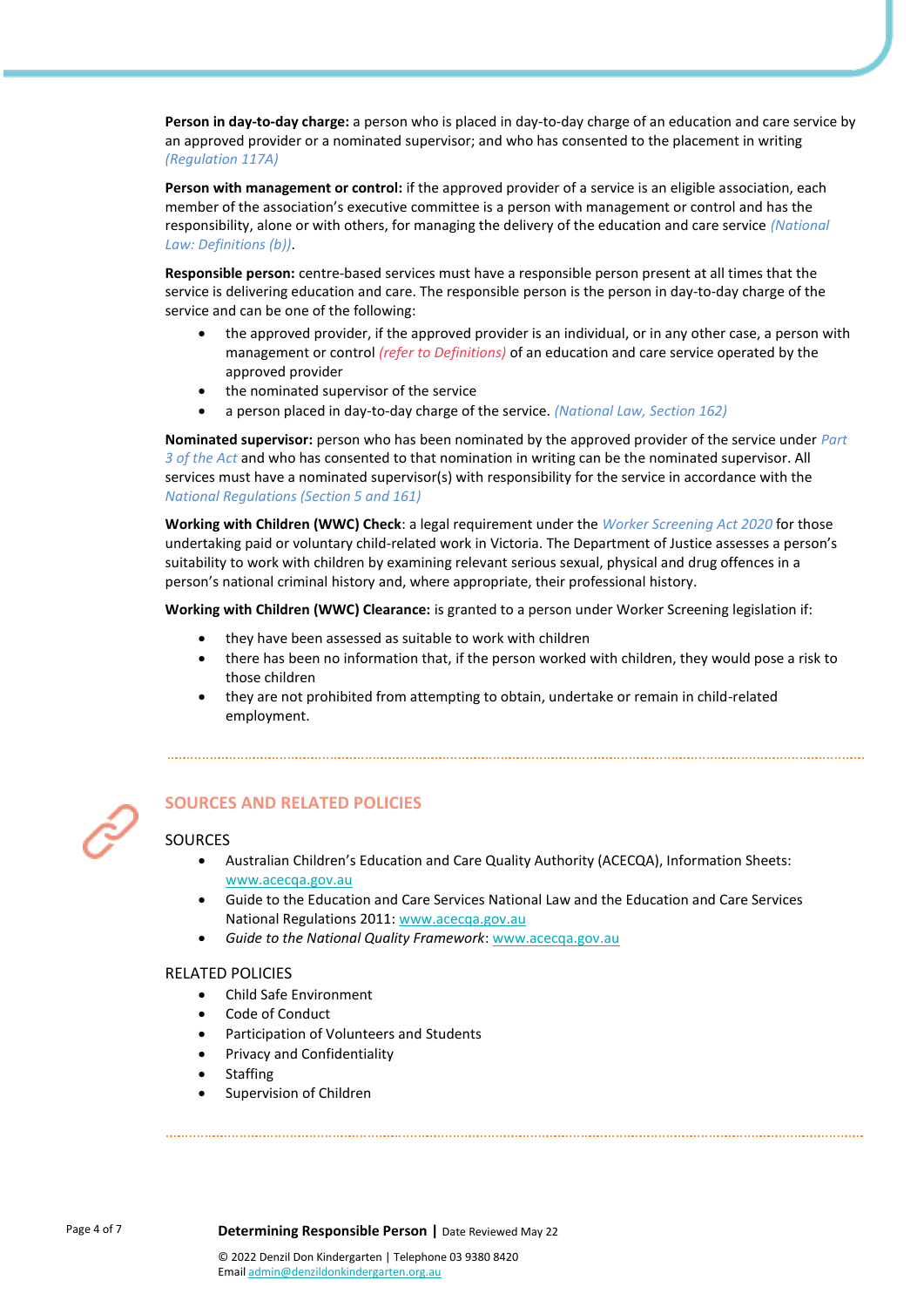### **EVALUATION**



In order to assess whether the values and purposes of the policy have been achieved, the approved provider will:

- regularly seek feedback from everyone affected by the policy regarding its effectiveness
- monitor the implementation, compliance, complaints and incidents in relation to this policy
- keep the policy up to date with current legislation, research, policy and best practice
- revise the policy and procedures as part of the service's policy review cycle, or as required
- notifying all stakeholders affected by this policy at least 14 days before making any significant changes to this policy or its procedures, unless a lesser period is necessary due to risk *(Regulation 172 (2))*.



# **ATTACHMENTS**

• Attachment 1: Responsibilities of a Nominated Supervisor



### **AUTHORISATION**

This policy was adopted by the approved provider of Denzil Don Kindergarten on 06/05/2022.

**REVIEW DATE:** 06 / MAY / 2024

Page 5 of 7 **Determining Responsible Person |** Date Reviewed May 22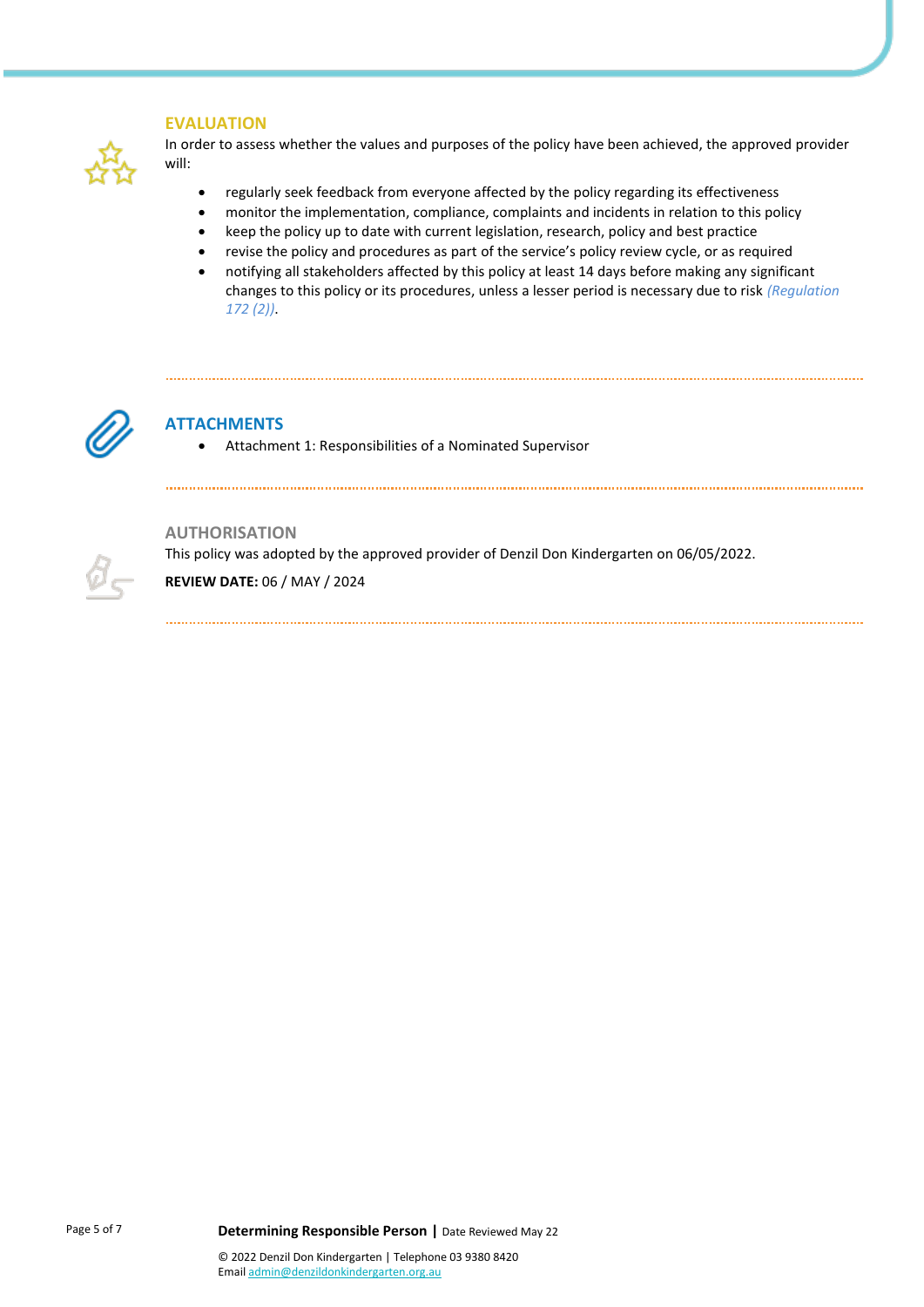# **ATTACHMENT 1: RESPONSIBILITIES OF A NOMINATED SUPERVISOR**

The below information has been adapted from the Australian Children's Education and Care Quality Authority, National Quality Framework.

As the person responsible for the day-to-day management of an approved service, Nominated Supervisor's have a range of responsibilities under the *National Law and National Regulations* including:

**Note:** *If the nominated supervisor is not present, the allocated responsible person should be aware and enact these responsibilities*

#### Educational programs

- ensuring educational programs are:
	- o based on and delivered in accordance with an approved learning framework
	- o based on the developmental needs, interests and experiences of each child
	- o designed to take into account the individual differences of each child *(National Law: Section 168)*

#### Supervision and safety of children

• ensuring children are adequately supervised, are not subject to inappropriate discipline, and are protected from harms and hazards *(National Law: Sections 165-167)*

### Entry to and exit from the premises

- ensuring children do not leave the education and care service premises except in accordance with the *National Regulations* (for example, with a parent, on an authorised excursion, or for emergency medical treatment)
- ensuring that a parent of a child being educated and cared for by the service may enter the service premises at any
- time when the child is being educated and cared for by the service—except when:
	- $\circ$  permitting entry would pose a risk to the safety of the children and staff or conflict with the duty of the supervisor under the National Regulations, or
	- $\circ$  the supervisor is aware the parent is prohibited by a court order from having contact with the child *(Regulation 99)*
- ensuring an unauthorised person (as defined in the National Law) is not at the service while children are present unless the person is under direct supervision *(National Law: Section 170)*

### Food and beverages

- ensuring adequate health and hygiene practices and safe practices for handling, preparing and storing food are implemented at the service to minimise risks to children *(Regulation 77)*
- ensuring children being cared for by the service have access to safe drinking water at all times and are offered food and water regularly throughout the day *(Regulation 78)*
- ensuring that, where food and beverages are provided at the service, they are:
	- o nutritious and adequate in quantity
	- o chosen with regard to the dietary requirements of individual children *(Regulation 79)*

### Administration of medication

- ensuring that medication is not administered to a child being cared for by the service unless the administration is authorised (except in the case of anaphylaxis or asthma emergency) and is administered in accordance with the National Regulations *(Regulations 93-96)*
- where medication is administered to a child without authorisation in a case of an anaphylaxis or asthma emergency, ensuring that a parent/guardian of the child and emergency services are notified as soon as practicable *(Regulation 94)*

### Prescription and non-prescription drugs and alcohol

• ensuring that while educating and caring for children at the service, all staff do not consume alcohol or must not be affected by alcohol or drugs (including prescription medication) so as to impair their capacity to supervise or provide education and care to children *(Regulation 83)*